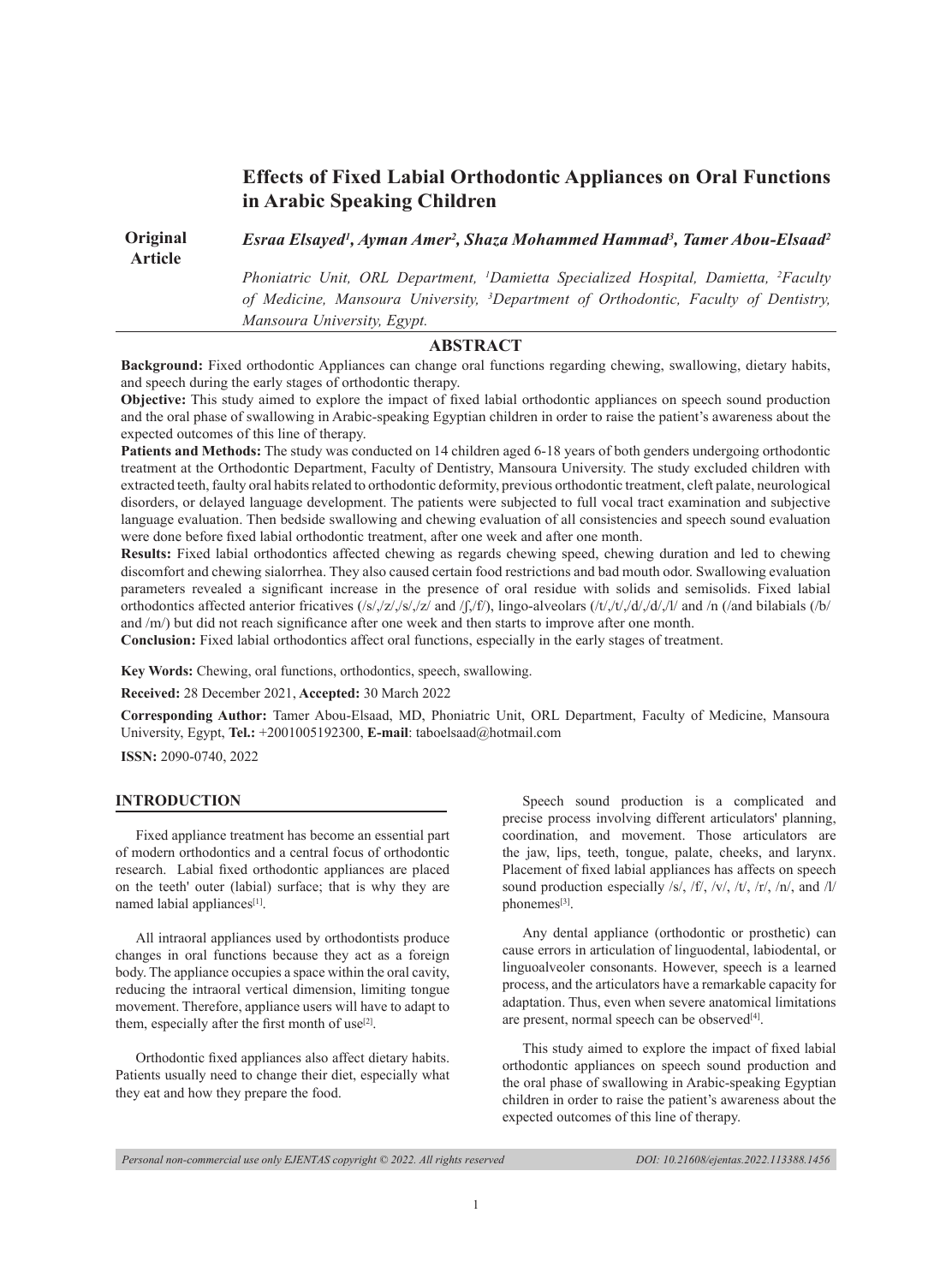#### **PATIENTS AND METHODS:**

#### *2.1. Study design:*

Pre- and Post-Interventional study was developed in the Phoniatric Unit, Mansoura University Hospitals and orthodontic department, Faculty of Dentistry, Mansoura University from May 2019 to April 2020.

#### *2.2. Subjects:*

Children undergoing fixed labial orthodontic treatment aged 6-18 years of both genders were included in the study. The study excluded children with extracted teeth, faulty oral habits related to orthodontic deformity, previous orthodontic treatment, cleft palate, neurological disorders, or delayed language development. All patients were subjected to complete vocal tract examination and subjective language evaluation.

#### *2.3. Methods*:

The oral functions of the children were assessed before the fixed labial orthodontic treatment, after one week, and after one month. The children were subjected to a bedside swallowing and chewing evaluation of all consistencies and speech sound evaluation. Bedside swallowing evaluation included chewing (1/4 of a biscuit) to assess the oral preparatory phase. The evaluation parameters included: Incision – Chewing pattern – Chewing duration – Chewing speed – Labial sealing – Noise – Discomfort – Restricted food – Bad mouth odor – Weight (Appendix). All of our patients were instructed not to eat the following: pears, apples, red dates, carrots, peaches, cucumber, cornon-the-cob, toffee, chewing gums, pulp, eastern sweets, nuts, chocolate, potato chips, rusk, ice, and soft drinks.

All of the studied children were subjected to an oral examination (post swallowing) of all consistencies: liquid (5ml water), semisolid (5ml), and solids (1/4 of a biscuit). Labial sealing, lower lip Position, contraction of the orbicularis muscle, head movement, noise, and residue in the oral cavity were assessed. Each trial was repeated three times to obtain the average score (Appendix).

All the studied children were evaluated by Mansoura Arabic Articulation Test (MAAT) [5]. MAAT is a valid and reliable test that can be applied to test the phonetic inventory of Arabic-speaking young children. It has been designed to include all the Colloquial Egyptian Arabic consonants (CEA) in all positions in the word. Each sound was given a score as the following: (Normal  $0 -$ Imprecision 1– Distortion II – Omission III – Substitution IV).

#### *2.4. Ethical consideration*:

The research procedures were conducted following the principles of the Declaration of Helsinki. Informed consent was obtained from the parent of each participant in the study after assuring confidentiality. Patients had the right to withdraw from the study at any time during the study without penalty. . The study protocol was approved by the institutional research board (IRB), Faculty of Medicine, Mansoura University (MS.19.04.573).

#### *2.5. Data analysis*:

The Chi-square test was used to test the association between categorical variables. It was replaced by Fisher's Exact Test if the expected cell count was less than 5 in four-cell tables, while it was replaced by the Monte Carlo test if the expected cell count was less than 5 in more than four-cells tables. The one-way analysis of variance (ANOVA) was used to determine any statistically significant differences between the means of two or more independent (unrelated) groups. Association between normally distributed continuous variables was tested using an independent sample t-test in 2 independent groups. Results were considered significant when the probability of error was less than or equal to 5% ( $p \le 0.05$ ).

#### **RESULTS:**

#### *3.1. Descriptive Statistics*:

The study was conducted on a sample of 14 children in the age range  $6 - 18$  years (13.4  $\pm$  2.4). It included nine males (64.3%) and five females (35.7%). 4 children  $(28.6\%)$  were urban, and 10  $(71.4\%)$  were from rural areas (Table 1).

**Table 1:** Demographic characteristics of the studied group (N=14)

| Parameters     | <b>Items</b>  | $n = 14$     |
|----------------|---------------|--------------|
|                | $mean \pm sd$ | $134 \pm 24$ |
| <b>Address</b> | $\Box$ Urban  | $4(28.6\%)$  |
|                | $\Box$ Rural  | $10(71.4\%)$ |
| Gender         | $\Box$ Male   | $9(64.3\%)$  |
|                | $\Box$ Female | $5(35.7\%)$  |

Data expressed as number  $(\%)$  or mean  $\pm$  sd.

# *3.2. Results of chewing:*

Chewing evaluation, after one week, revealed significant affection than before in chewing speed, chewing duration, chewing discomfort, chewing sialorrhea, restricted food, and bad mouth odor (Table 2).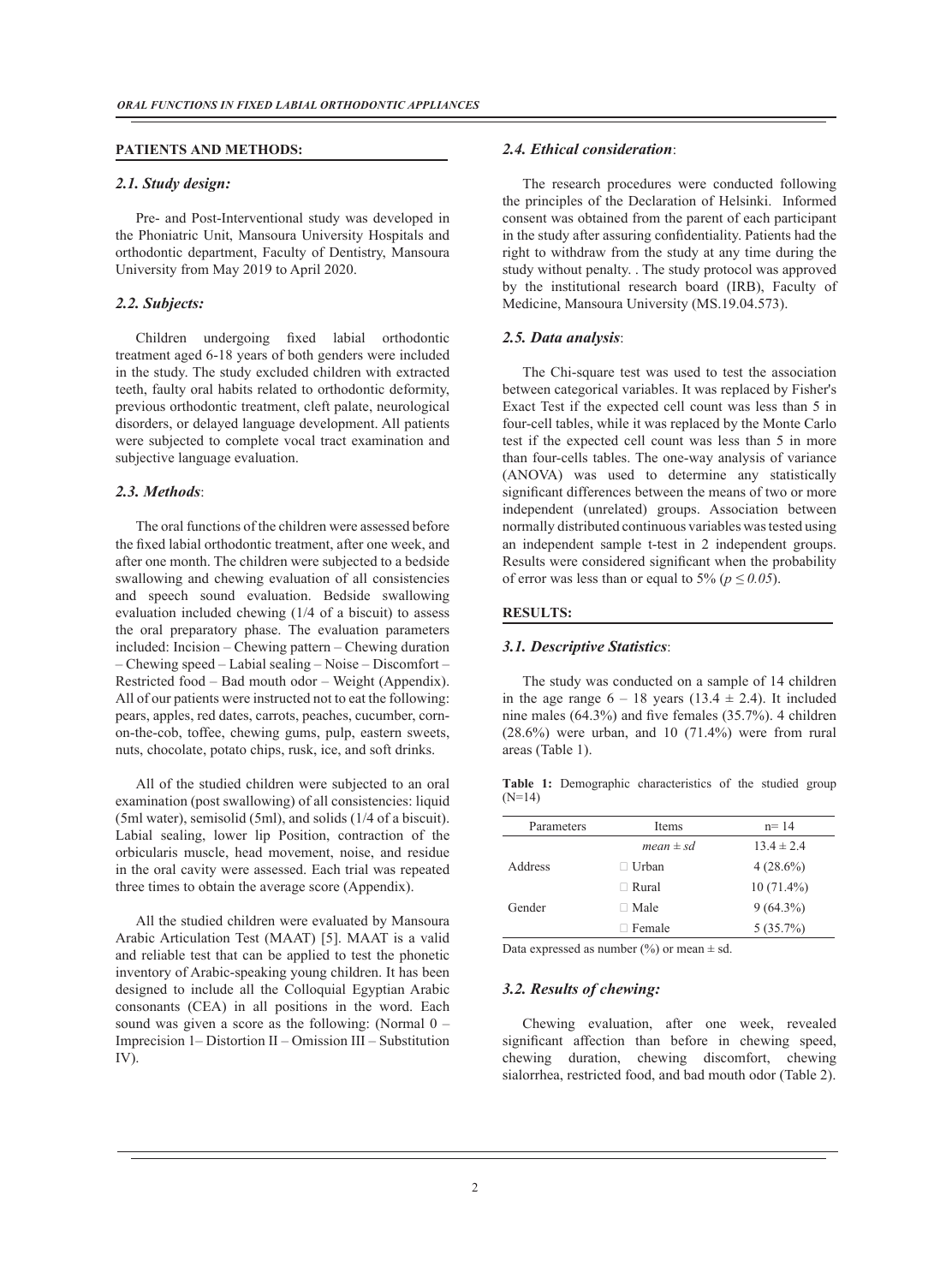|        | Parameters                     | Before           | After 1 week     | After 1 month    | P <sub>1</sub>                             | P2                                         | P <sub>3</sub>                  |
|--------|--------------------------------|------------------|------------------|------------------|--------------------------------------------|--------------------------------------------|---------------------------------|
|        | <b>Incision</b>                |                  |                  |                  |                                            |                                            |                                 |
| $\Box$ | Anterior                       | $10(71.4\%)$     | $7(50\%)$        | $11(78.6\%)$     | $\gamma^2 = 2.1$                           | $\gamma^2 = 1.1$                           | $\gamma^2 = 2.6$                |
| П      | Lateral                        | $4(28.6\%)$      | $7(50\%)$        | $3(21.4\%)$      | $P = 0.42$                                 | $P = 0.91$                                 | $P = 0.37$                      |
|        | <b>Chewing pattern</b>         |                  |                  |                  |                                            |                                            |                                 |
| П      | <b>Bilateral alternated</b>    | 12 (85.7%)       | $9(64.3\%)$      | $9(64.3\%)$      | <b>FET</b>                                 | <b>FET</b>                                 | $\gamma^2 = 3.7$                |
| $\Box$ | Bilateral simultaneous         | $2(14.3\%)$      | $5(35.7\%)$      | $5(35.7\%)$      | $P = 0.55$                                 | $P = 0.55$                                 | $P = 0.99$                      |
|        | <b>Chewing speed</b>           |                  |                  |                  |                                            |                                            |                                 |
| O      | Appropriate                    | $14(100\%)$      | $3(21.4\%)$      | $8(57.1\%)$      | $\chi^2 = 18.1$                            | <b>FET</b>                                 | $\chi^2 = 3.7$                  |
| $\Box$ | Decreased                      | $\overline{0}$   | 11 $(78.6\%)$    | $6(42.9\%)$      | $P \leq 0.001^*$                           | $P = 0.02^*$                               | $P = 0.053$                     |
|        | Chewing duration "per seconds" | $14.4 \pm 2.2$   | $19.1 \pm 2.5$   | $16.8 \pm 2.7$   | $t = 5.3$<br>$P \leq 0.001^*$              | $t = 2.5$<br>$P = 0.02$ <sup>*</sup>       | $t = 2.3$<br>$P = 0.03^*$       |
|        | <b>Labial sealing</b>          |                  |                  |                  |                                            |                                            |                                 |
| $\Box$ | Appropriate                    | 14 (100%)        | $10(71.4\%)$     | 13 (92.9%)       | <b>FET</b>                                 | <b>FET</b>                                 | <b>FET</b>                      |
| O.     | Partial                        | $\boldsymbol{0}$ | $4(28.6\%)$      | $1(7.1\%)$       | $P = 0.14$                                 | $P = 0.95$                                 | $P = 0.28$                      |
|        | <b>Chewing discomfort</b>      |                  |                  |                  |                                            |                                            |                                 |
| $\Box$ | No                             | 14 (100%)        | $\boldsymbol{0}$ | $7(50\%)$        |                                            |                                            |                                 |
| $\Box$ | Degree I                       | $\mathbf{0}$     | $3(21.4\%)$      | $7(50\%)$        | $MC = 28.0$<br>$P \leq 0.001$ <sup>*</sup> | <b>FET</b><br>$P = 0.002$ <sup>*</sup>     | $MC = 19.6$<br>$P \leq 0.001^*$ |
| П      | Degree II                      | $\boldsymbol{0}$ | 11 $(78.6\%)$    | $\boldsymbol{0}$ |                                            |                                            |                                 |
|        | <b>Chewing sialorrhea</b>      |                  |                  |                  |                                            |                                            |                                 |
| $\Box$ | No                             | 14 (100%)        | $8(57.1\%)$      | 11 (78.6%)       |                                            |                                            |                                 |
| $\Box$ | Degree I                       | $\mathbf{0}$     | $2(14.3\%)$      | $3(21.4\%)$      | $MC=7.6$<br>$P = 0.02^*$                   | <b>FET</b><br>$P = 0.22$                   | $MC=4.7$<br>$P = 0.09$          |
| $\Box$ | Degree II                      | $\boldsymbol{0}$ | $4(28.6\%)$      | $\boldsymbol{0}$ |                                            |                                            |                                 |
|        | <b>Restricted food</b>         |                  |                  |                  |                                            |                                            |                                 |
| $\Box$ | N <sub>0</sub>                 | 14 (100%)        | $\boldsymbol{0}$ | $\boldsymbol{0}$ |                                            |                                            |                                 |
| $\Box$ | Degree I                       | $\boldsymbol{0}$ | 14 (100%)        | 13 (92.9%)       | $\chi^2 = 28.1$<br>$P \leq 0.001^*$        | $MC = 28.0$<br>$P \leq 0.001$ <sup>*</sup> | <b>FET</b><br>$P = 0.99$        |
| $\Box$ | Degree II                      | $\mathbf{0}$     | $\boldsymbol{0}$ | $1(7.1\%)$       |                                            |                                            |                                 |
|        | <b>Bad mouth odor</b>          |                  |                  |                  |                                            |                                            |                                 |
| $\Box$ | Absent                         | 14 (100%)        | $6(42.9\%)$      | $8(57.1\%)$      | <b>FET</b>                                 | <b>FET</b>                                 | $\chi^2 = 0.57$                 |
| $\Box$ | Present                        | $\boldsymbol{0}$ | $8(57.1\%)$      | $6(42.9\%)$      | $P = 0.002$ <sup>*</sup>                   | $P = 0.02^*$                               | $P = 0.71$                      |
|        | Weight of children in $(Kg)$   | $43.7 \pm 9.4$   | $42.9 \pm 9.6$   | $42.9 \pm 9.6$   | $t = 0.05$<br>$p = 0.98$                   | $t = 0.05$<br>$p = 0.98$                   | $t = 0.01$<br>$p = 0.99$        |

**Table 2:** Chewing functions in the studied children before fixed labial orthodontic appliances, after 1- week and after 1-month evaluations  $(N=14)$ 

Data expressed as number (%) or mean  $\pm$  sd. MC: Monte Carlo test.<br>\*: significant  $p \le 0.05$ . F: One Way ANOV

F: One Way ANOVA test.

FET: Fisher's Exact Test

P1: Before vs after 1-week.<br>P2: Before vs after 1-month.

t: independent samples t test. P3: After 1-weak vs after 1-month.

 $\chi^2$ : chi-square test.

After one week, the chewing speed decreased in (78.6%) of patients and was still decreased in (42.9%) after one month. Chewing duration changed from 14.4  $\pm$  2.2 seconds before treatment to 19.1  $\pm$  2.5 seconds after one week to  $16.8 \pm 2.7$  after one month. Chewing discomfort was a common complaint in all patients after one week of therapy (21.4% were degree 1 and 78.6% were degree II). After one month, (50%) of patients had no chewing discomfort, and (50%) had grade I. There was restricted food for all patients during one week and one month of evaluation. Many patients reported that they had difficulty eating meat and chicken dishes. Bad mouth odor was present in (57.1%) after one week and

in (42.9%) after one month. After one week, chewing sialorrhea degree I was noticed in (14.3%) and (28.6%) degree II. Also, (21.4%) of patients still had chewing sialorrhea grade I after one month. Children's weight also showed minor changes after therapy from  $43.7 \pm 9.4$  kg before therapy to  $42.9 \pm 9.6$  kg after one week and after one month.

#### *3.3. Results of Swallowing*:

As regards swallowing parameters, the oral residue of solids and semisolids showed a significant increase after one week and after one month than before the fixed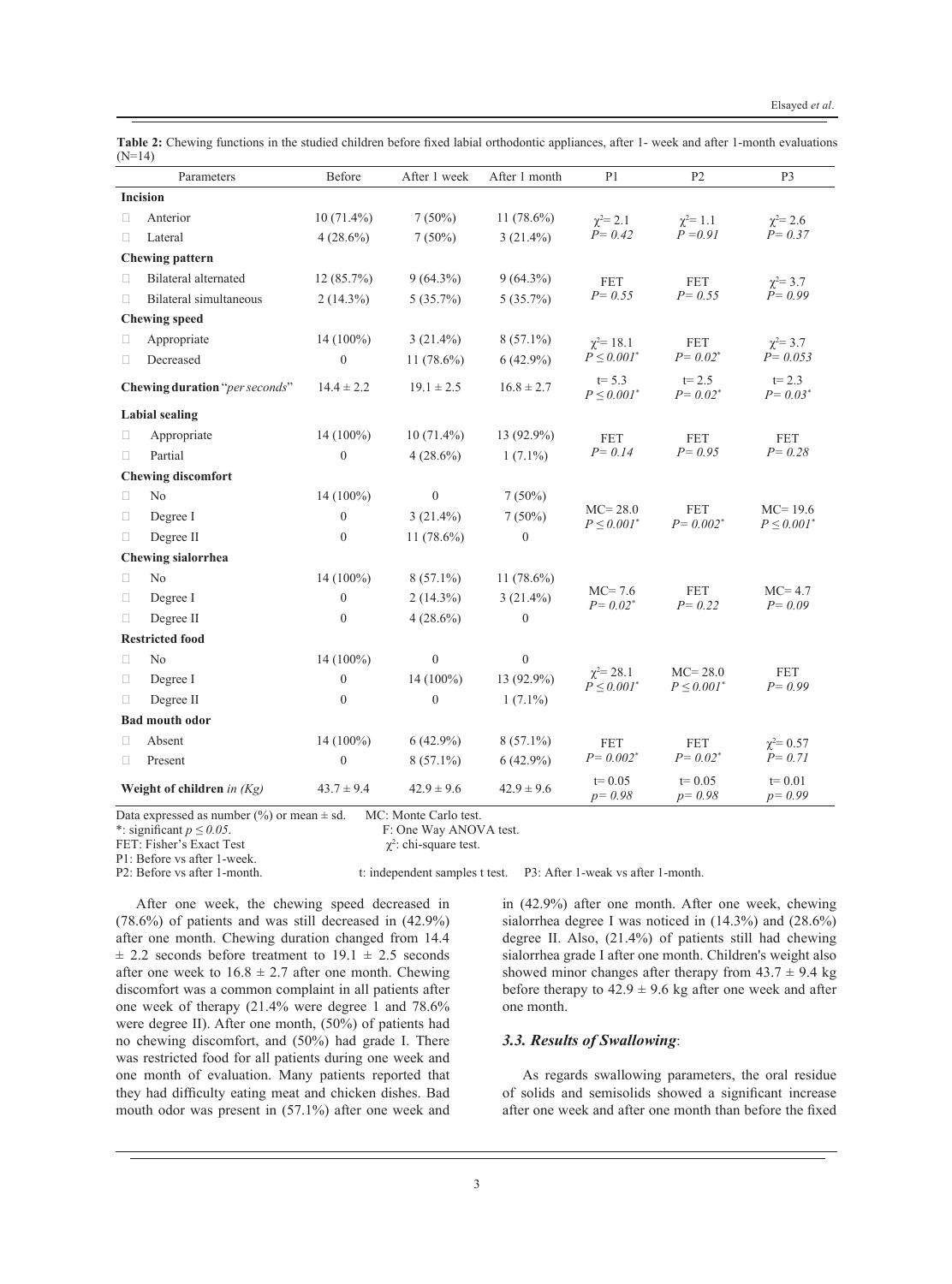labial orthodontic therapy. Evaluation of swallowing of semisolids, after one-week, revealed that (57.1%) showed much residue, and (28.6%) had minimal residue. Evaluation of swallowing of semisolids, after one month, revealed that (21.4%) of patients had much residue, and (71.4%) had minimal residue. Evaluation of swallowing

of solids, after one week, revealed that (64.3%) showed much residue and (35.7%) had minimal solids residue. Evaluation of swallowing of solids, after one month, revealed that (28.6%) of patients had much residue, and (64.3%) had minimal residue (Table 3).

**Table 3:** Swallowing functions in the studied children before fixed labial orthodontic appliances, after 1- week and after 1-month evaluations (N=14)

|                       |                                   |                  | I-Liquids      |                  |                          |                          |                          |
|-----------------------|-----------------------------------|------------------|----------------|------------------|--------------------------|--------------------------|--------------------------|
|                       | Parameters                        | Before           | After 1 week   | After 1 month    | P <sub>1</sub>           | P <sub>2</sub>           | P <sub>3</sub>           |
| <b>Labial</b> sealing |                                   |                  |                |                  |                          |                          |                          |
| $\Box$                | Appropriate                       | $14(100\%)$      | 12(85.7%)      | 14 (100%)        | <b>FET</b>               | <b>FET</b>               | <b>FET</b>               |
| $\Box$                | Partial                           | $\boldsymbol{0}$ | $2(14.3\%)$    | $\theta$         | $P = 0.56$               | $P = 1.0$                | $P = 0.56$               |
|                       | Lower lip position                |                  |                |                  |                          |                          |                          |
| $\Box$                | Touch upper lip                   | 12(85.7%)        | $10(71.4\%)$   | 11 $(78.6\%)$    | <b>FET</b>               | <b>FET</b>               | <b>FET</b>               |
| $\Box$                | Behind upper incisors             | $2(14.3\%)$      | $4(28.6\%)$    | $3(21.4\%)$      | $P = 0.66$               | $P = 0.95$               | $P = 0.95$               |
|                       | Contraction of orbicularis muscle |                  |                |                  |                          |                          |                          |
| $\Box$                | Appropriate                       | 13 (92.9%)       | 13 (92.9%)     | $14(100\%)$      | <b>FET</b>               | <b>FET</b>               | <b>FET</b>               |
| $\Box$                | Mild                              | $1(7.1\%)$       | $1(7.1\%)$     | $\theta$         | $P = 1.0$                | $P = 0.95$               | $P = 0.95$               |
|                       |                                   |                  | II- Semisolids |                  |                          |                          |                          |
|                       | Parameters                        | Before           | After 1 week   | After 1 month    | P <sub>1</sub>           | P <sub>2</sub>           | P <sub>3</sub>           |
| <b>Labial</b> sealing |                                   |                  |                |                  |                          |                          |                          |
| $\Box$                | Appropriate                       | $14(100\%)$      | $10(71.4\%)$   | 13 (92.9%)       | <b>FET</b>               | <b>FET</b>               | <b>FET</b>               |
| $\Box$                | Partial                           | $\boldsymbol{0}$ | $4(28.6\%)$    | $1(7.1\%)$       | $P = 0.13$               | $P = 0.95$               | $P = 0.22$               |
|                       | Lower lip position                |                  |                |                  |                          |                          |                          |
| $\Box$                | Touch upper lip                   | 11 $(78.6\%)$    | $9(64.3\%)$    | $9(64.3\%)$      | <b>FET</b>               | <b>FET</b>               | <b>FET</b>               |
| O                     | Behind upper incisors             | $3(21.4\%)$      | $5(35.7\%)$    | 5(35.7%)         | $P = 0.81$               | $P = 0.81$               | $P = 1.0$                |
|                       | Contraction of orbicularis muscle |                  |                |                  |                          |                          |                          |
| $\Box$                | Appropriate                       | $12(85.7\%)$     | $10(71.4\%)$   | 11 $(78.6\%)$    |                          |                          |                          |
| $\Box$                | Mild                              | $2(14.3\%)$      | $4(28.6\%)$    | $3(21.4\%)$      | <b>FET</b><br>$P = 0.91$ | <b>FET</b><br>$P = 0.95$ | <b>FET</b><br>$P = 0.96$ |
| $\Box$                | Sever                             |                  |                |                  |                          |                          |                          |
|                       | Residue in oral cavity            |                  |                |                  |                          |                          |                          |
| $\Box$                | Absent                            | 11 $(78.6\%)$    | $2(14.3\%)$    | $1(7.1\%)$       |                          |                          |                          |
| $\Box$                | Minimal                           | $3(21.4\%)$      | $4(28.6\%)$    | $10(71.4\%)$     | $MC=14.4$                | $MC = 15.1$              | $MC = 5.2$               |
| $\Box$                | Much                              | $\boldsymbol{0}$ | $8(57.1\%)$    | $3(21.4\%)$      | $P=0.001^*$              | $P \le 0.001$ *          | $P = 0.09$               |
|                       |                                   |                  | III-Solids     |                  |                          |                          |                          |
|                       | Parameters                        | Before           | After 1 week   | After 1 month    | P <sub>1</sub>           | P <sub>2</sub>           | P <sub>3</sub>           |
| <b>Labial</b> sealing |                                   |                  |                |                  |                          |                          |                          |
| $\Box$                | Appropriate                       | $14(100\%)$      | $10(71.4\%)$   | 13 (92.9%)       | <b>FET</b>               | <b>FET</b>               | <b>FET</b>               |
| $\Box$                | Partial                           | $\overline{0}$   | $4(28.6\%)$    | $1(7.1\%)$       | $P = 0.14$               | $P = 0.95$               | $P = 0.28$               |
|                       | Lower lip position                |                  |                |                  |                          |                          |                          |
| $\Box$                | Touch upper lip                   | 11 $(78.6\%)$    | $9(64.3\%)$    | $9(64.3\%)$      | FET                      | <b>FET</b>               | <b>FET</b>               |
| $\Box$                | Behind upper incisors             | $3(21.4\%)$      | 5(35.7%)       | 5(35.7%)         | $P = 0.81$               | $P = 0.81$               | $P = 1.0$                |
|                       | Contraction of orbicularis muscle |                  |                |                  |                          |                          |                          |
| $\Box$                | Appropriate                       | 12(85.7%)        | $7(50\%)$      | $8(57.1\%)$      | $MC = 5.1$               | <b>FET</b>               | $MC=1.9$                 |
| $\Box$                | Mild                              | $2(14.3\%)$      | $6(42.9\%)$    | $6(42.9\%)$      | $P = 0.19$               | $P = 0.23$               | $P = 0.94$               |
|                       |                                   | $\boldsymbol{0}$ | $1(7.1\%)$     | $\boldsymbol{0}$ |                          |                          |                          |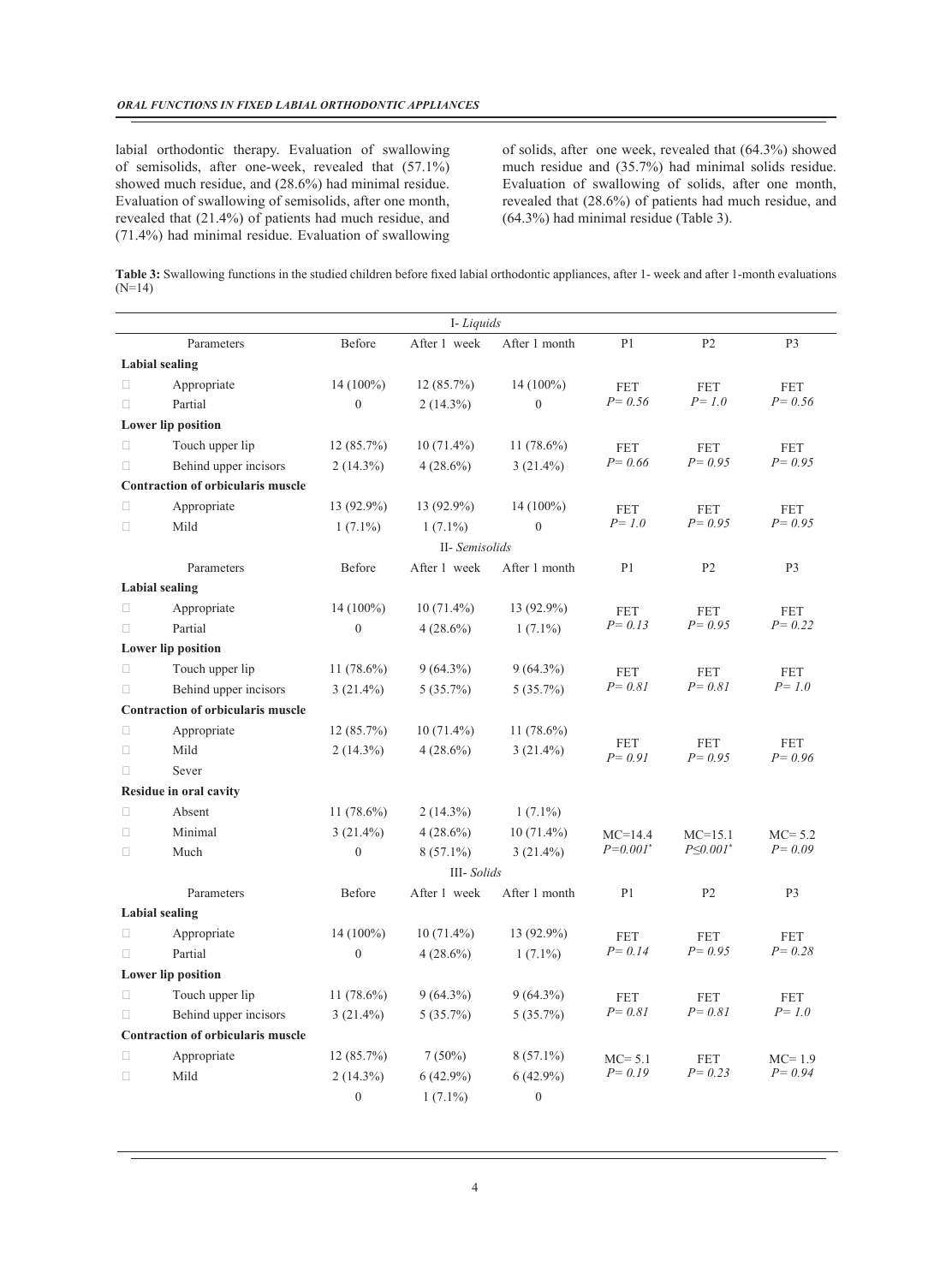|        |                        | $M \cap M$ , $M$ , $M$ , $M$ , $M$ , $M$ |             | $\ddot{ }$ $\ddot{ }$ $\ddot{ }$ $\ddot{ }$ $\ddot{ }$ $\ddot{ }$ $\ddot{ }$ $\ddot{ }$ $\ddot{ }$ $\ddot{ }$ $\ddot{ }$ $\ddot{ }$ $\ddot{ }$ $\ddot{ }$ $\ddot{ }$ $\ddot{ }$ $\ddot{ }$ $\ddot{ }$ $\ddot{ }$ $\ddot{ }$ $\ddot{ }$ $\ddot{ }$ $\ddot{ }$ $\ddot{ }$ $\ddot{ }$ $\ddot{ }$ $\ddot{ }$ $\ddot{$ |                 |             |            |
|--------|------------------------|------------------------------------------|-------------|-------------------------------------------------------------------------------------------------------------------------------------------------------------------------------------------------------------------------------------------------------------------------------------------------------------------|-----------------|-------------|------------|
|        | Much                   |                                          | $9(64.3\%)$ | $4(28.6\%)$                                                                                                                                                                                                                                                                                                       |                 |             |            |
| $\Box$ | Minimal                | $4(28.6\%)$                              | $5(35.7\%)$ | $9(64.3\%)$                                                                                                                                                                                                                                                                                                       | $P \le 0.001^*$ | $P=0.001^*$ | $P = 0.13$ |
| $\Box$ | Absent                 | $10(71.4\%)$                             |             | $1(7.1\%)$                                                                                                                                                                                                                                                                                                        | $MC=19.1$       | $MC=13.3$   | $MC=4.1$   |
|        | Residue in oral cavity |                                          |             |                                                                                                                                                                                                                                                                                                                   |                 |             |            |
|        |                        |                                          |             |                                                                                                                                                                                                                                                                                                                   |                 |             |            |

Data expressed as number (%). MC: Monte Carlo test. \*: significant  $p \le 0.05$ . FET: Fisher's Exact Test. P1: (Before vs after 1- week).

FET: Fisher's Exact Test. P1: (Before vs after 1- week).<br>P2: (Before vs after 1-month). P3: (

P3: (After 1-weak vs afte month).

### *3.4. Results of Speech*:

As for evaluation of the speech before the fixed labial orthodontic therapy, some children showed some sound affection due to the different types of malocclusion as class II malocclusion, anterior open bite, severe crowding and maxillary protrusion. The most affected sounds were anterior fricatives (/s/, /z /, /s/, /z/, /f/ and /f/) and to a lesser extent  $(\frac{t}{t}, \frac{t}{t}, \frac{d}{dt})$ . (21.4%) of patients showed imprecision of  $(|s|, |z, |s|, |z|)$  sounds,  $(35.7%)$ showed distortion and (14.3%) showed substitution. Also,  $(28.6\%)$  of children showed imprecision of  $/$ f $/$  sound and (28.6%) showed distortion. As regard /f/ sound and lingoalveolar plosives  $((t\prime, /t\prime, /d, /d\prime), (14.3%)$  of patients had imprecision during their sound production. Other speech sounds were normal.

Speech evaluation after one week of fixed labial orthodontic therapy showed more change than before treatment. Anterior fricatives (/s/, /z, /s/, /z/) were distorted in (64.3%) and substituted in (21.4%). /ʃ/ sound was distorted in (57.1%), omitted in (7.1%) presented and substituted in (7.1%). /f/ sound was impercised in (42.9%) and distorted in  $(14.3\%)$ . Lingo-alveolars  $(\frac{t}{\sqrt{t}}, \frac{t}{\sqrt{t}}, \frac{d}{\sqrt{t}})$ were impercised in (35.7%). /l/ sound was impercised in (21.4%). Bilabials (/b/ and /m/) were imprecised in  $(7.1\%)$  and  $(14.3\%)$  respectively.

Speech evaluation after one month showed improvement than after one-week evaluation mainly due to adaptation to the appliance. Lingo-alveolars  $(tt)$ ,  $/t$ ,  $/d$ ,  $/d$ ,  $/l$  and  $/n$  (/ and bilabials (/b/ and /m/) returned to pretreatment results. Anterior fricatives (/s/, /z/, /s/, /z/) improved as (50%) of patients had distortion, (14.3%) had substitution and  $(7.1\%)$  had imprecision.  $/$  sound also improved as (42.9%) had distortion and (14.3%) had imprecision. /f/ sound also showed improvement as  $(14.3\%)$  of patients had imprecision and  $(7.1\%)$  had distortion (Table 4).

**Table 4:** Articulation test in the studied children before fixed labial orthodontic appliances, after 1- week and after 1-month evaluations  $(N=14)$ :

|        |        | Parameters   | Before           | After 1 week   | After 1 month    | P <sub>1</sub>         | P <sub>2</sub>         | P <sub>3</sub>         |
|--------|--------|--------------|------------------|----------------|------------------|------------------------|------------------------|------------------------|
| /b/    | П      | Normal       | 13 (92.9%)       | 12 (85.7%)     | 13 (92.9%)       | <b>FET</b>             | <b>FET</b>             | <b>FET</b>             |
|        | $\Box$ | Imprecision  | $1(7.1\%)$       | $2(14.3\%)$    | $1(7.1\%)$       | $P = 0.95$             | $P = 0.99$             | $P = 0.95$             |
| /t/    | $\Box$ | Normal       | 12(85.7%)        | $9(64.3\%)$    | 12(85.7%)        | <b>FET</b>             | <b>FET</b>             | <b>FET</b>             |
|        | $\Box$ | Imprecision  | $2(14.3\%)$      | $5(35.7\%)$    | $2(14.3\%)$      | $P = 0.49$             | $P = 0.99$             | $P = 0.49$             |
| /d/    | $\Box$ | Normal       | 12 (85.7%)       | $9(64.3\%)$    | 12(85.7%)        | <b>FET</b>             | <b>FET</b>             | <b>FET</b>             |
|        | $\Box$ | Imprecision  | $2(14.3\%)$      | 5(35.7%)       | $2(14.3\%)$      | $P = 0.49$             | $P = 0.99$             | $P = 0.49$             |
| z      | $\Box$ | Normal       | $4(28.6\%)$      | $2(14.3\%)$    | $4(28.6\%)$      |                        |                        |                        |
|        | $\Box$ | Imprecision  | $3(21.4\%)$      | $\overline{0}$ | $1(7.1\%)$       | $MC=4.8$               | $MC=3.9$               | $MC = 3.6$             |
|        | $\Box$ | Distortion   | 5(35.7%)         | $9(64.3\%)$    | $7(50\%)$        | $P = 0.57$             | $P = 0.65$             | $P = 0.69$             |
|        | $\Box$ | Substitution | $2(14.3\%)$      | 3(21.4%        | $2(14.3\%)$      |                        |                        |                        |
| /s/    | $\Box$ | Normal       | $4(28.6\%)$      | $2(14.3\%)$    | $4(28.6\%)$      |                        |                        |                        |
|        | $\Box$ | Imprecision  | $3(21.4\%)$      | $\overline{0}$ | $1(7.1\%)$       | $MC=4.8$               | $MC=3.9$               | $MC=3.6$               |
|        | $\Box$ | Distortion   | $5(35.7\%)$      | $9(64.3\%)$    | $7(50\%)$        | $P = 0.57$             | $P = 0.65$             | $P = 0.69$             |
|        | $\Box$ | Substitution | $2(14.3\%)$      | $3(21.4\%)$    | $2(14.3\%)$      |                        |                        |                        |
| $\int$ | $\Box$ | Normal       | $6(42.9\%)$      | $4(28.6\%)$    | $6(42.9\%)$      |                        |                        |                        |
|        | $\Box$ | Imprecision  | $4(28.6\%)$      | $\overline{0}$ | $2(14.3\%)$      |                        |                        |                        |
|        | $\Box$ | Distortion   | $4(28.6\%)$      | $8(57.1\%)$    | $6(42.9\%)$      | $MC=8.9$<br>$P = 0.29$ | $MC=8.9$<br>$P = 0.29$ | $MC=2.7$<br>$P = 0.82$ |
|        | $\Box$ | Omission     | $\theta$         | $1(7.1\%)$     | $\mathbf{0}$     |                        |                        |                        |
|        | $\Box$ | Substitution | $\boldsymbol{0}$ | $1(7.1\%)$     | $\boldsymbol{0}$ |                        |                        |                        |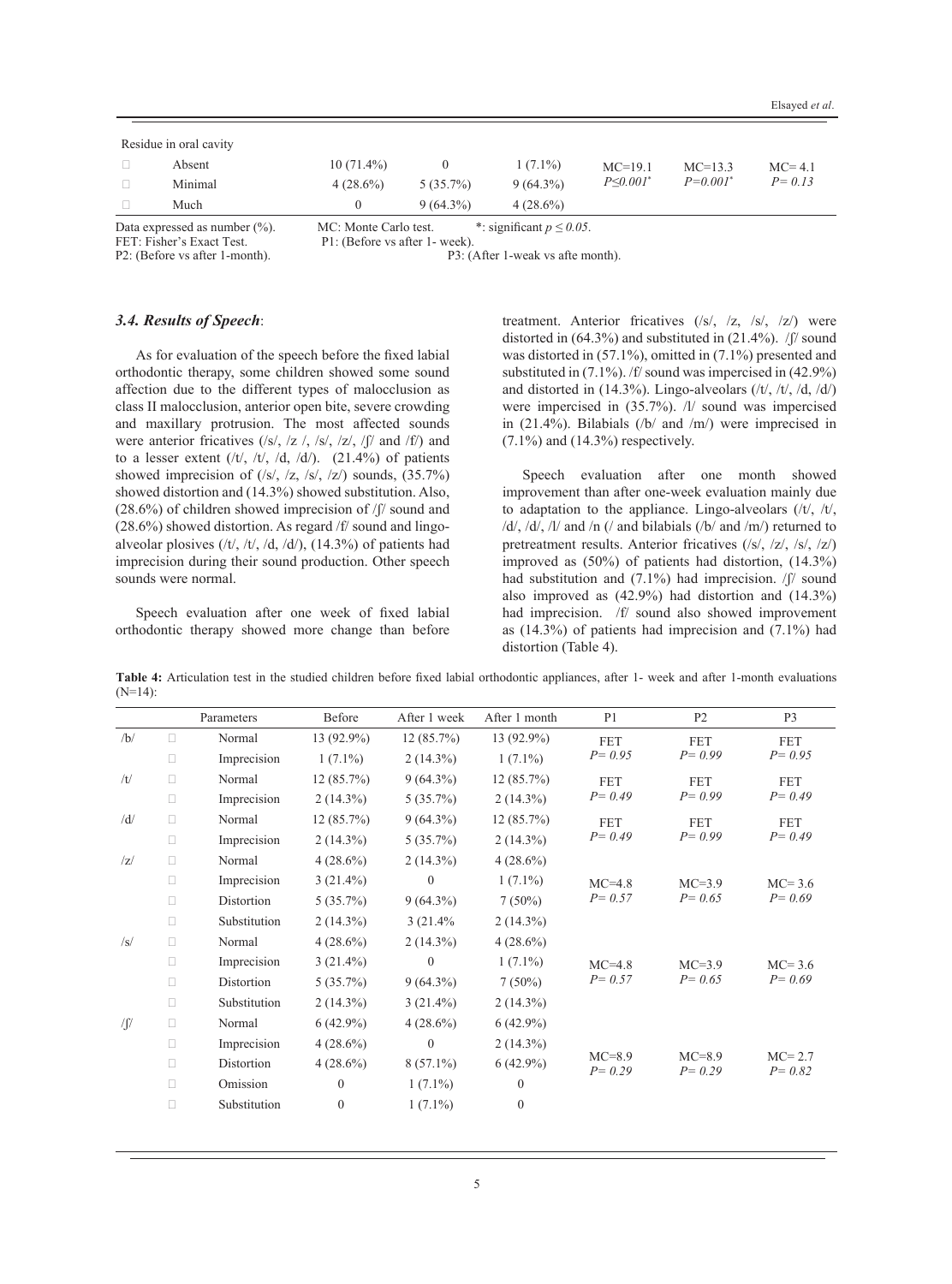*ORAL FUNCTIONS IN FIXED LABIAL ORTHODONTIC APPLIANCES*

| Data expressed as number $(\%).$<br>MC: Monte Carlo test. |        |              | FET: Fisher's Exact Test.<br>not significant: $p > 0.05$ . |               |               | P1: (Before vs after 1- week |                        |                        |
|-----------------------------------------------------------|--------|--------------|------------------------------------------------------------|---------------|---------------|------------------------------|------------------------|------------------------|
|                                                           | $\Box$ | Imprecision  | $1(7.1\%)$                                                 | $1(7.1\%)$    | $1(7.1\%)$    | $P = 1.0$                    | $P = 1.0$              | $P = 1.0$              |
| /n/                                                       | $\Box$ | Normal       | 13 (92.9%)                                                 | 13 (92.9%)    | 13 (92.9%)    | <b>FET</b>                   | <b>FET</b>             | <b>FET</b>             |
|                                                           | $\Box$ | Imprecision  | $1(7.1\%)$                                                 | $2(14.3\%)$   | $1(7.1\%)$    | $P = 0.95$                   | $P = 0.99$             | $P = 0.95$             |
| /m                                                        | $\Box$ | Normal       | 13 (92.9%)                                                 | 12(85.7%)     | 13 (92.9%)    | <b>FET</b>                   | <b>FET</b>             | <b>FET</b>             |
|                                                           | $\Box$ | Imprecision  | $1(7.1\%)$                                                 | $3(21.4\%)$   | $1(7.1\%)$    | $P = 0.66$                   | $P = 0.99$             | $P = 0.92$             |
| $\sqrt{1/2}$                                              | $\Box$ | Normal       | 13 (92.9%)                                                 | 11 $(78.6\%)$ | 13 (92.9%)    | <b>FET</b>                   | <b>FET</b>             | <b>FET</b>             |
|                                                           | $\Box$ | Distortion   | $\Omega$                                                   | $2(14.3\%)$   | $1(7.1\%)$    |                              |                        |                        |
|                                                           | $\Box$ | Imprecision  | $2(14.3\%)$                                                | $6(42.9\%)$   | $2(14.3\%)$   | $MC=10.2$<br>$P = 0.19$      | $MC=1.2$<br>$P = 0.95$ | $MC=9.7$<br>$P = 0.24$ |
| /f/                                                       | $\Box$ | Normal       | 12(85.7%)                                                  | $6(42.9\%)$   | 11 $(78.6\%)$ |                              |                        |                        |
|                                                           | $\Box$ | Substitution | $2(14.3\%)$                                                | $3(21.4\%)$   | $2(14.3\%)$   |                              |                        |                        |
|                                                           | $\Box$ | Distortion   | 5(35.7%)                                                   | $9(64.3\%)$   | $7(50\%)$     | $P = 0.57$                   | $P = 0.65$             | $P = 0.69$             |
|                                                           | $\Box$ | Imprecision  | $3(21.4\%)$                                                | $\theta$      | $1(7.1\%)$    | $MC=4.8$                     | $MC=3.9$               | $MC=3.6$               |
| z                                                         | $\Box$ | Normal       | $4(28.6\%)$                                                | $2(14.3\%)$   | $4(28.6\%)$   |                              |                        |                        |
|                                                           | $\Box$ | Imprecision  | $2(14.3\%)$                                                | $5(35.7\%)$   | $2(14.3\%)$   | $P = 0.49$                   | $P = 0.99$             | $P = 0.49$             |
| /t/                                                       | $\Box$ | Normal       | 12(85.7%)                                                  | $9(64.3\%)$   | 12(85.7%)     | <b>FET</b>                   | <b>FET</b>             | <b>FET</b>             |
|                                                           | $\Box$ | Imprecision  | $2(14.3\%)$                                                | 5(35.7%)      | $2(14.3\%)$   | $P = 0.49$                   | $P = 0.99$             | $P = 0.49$             |
| /d/                                                       | $\Box$ | Normal       | 12(85.7%)                                                  | $9(64.3\%)$   | 12(85.7%)     | <b>FET</b>                   | <b>FET</b>             | <b>FET</b>             |
|                                                           | $\Box$ | Substitution | $2(14.3\%)$                                                | $3(21.4\%)$   | $2(14.3\%)$   |                              |                        |                        |
|                                                           | $\Box$ | Distortion   | $5(35.7\%)$                                                | $9(64.3\%)$   | $7(50\%)$     | $P = 0.57$                   | $P = 0.65$             | $P = 0.69$             |
|                                                           | $\Box$ | Imprecision  | $3(21.4\%)$                                                | $\mathbf{0}$  | $1(7.1\%)$    | $MC=4.8$                     | $MC=3.9$               | $MC=3.6$               |
| $\sqrt{s}$                                                | $\Box$ | Normal       | $4(28.6\%)$                                                | $2(14.3\%)$   | $4(28.6\%)$   |                              |                        |                        |

MC: Monte Carlo test. not significant: *p* > 0.05. P1: (Before vs after 1- week).<br>P2: (Before vs after 1- month). P3: (After 1- weak vs after 1 month)

P3: (After 1-weak vs after 1 month).

# **DISCUSSION**

The results of our study as regard chewing and swallowing were consistent with the other studies. Trein *et al*.<sup>[6]</sup> assessed chewing in 10 patients of both genders undergoing fixed orthodontic treatment. The masticatory performance was assessed before activating the orthodontic appliance, 24 hours after activation, and 30 days after activation. They reported that increased pain had led to a reduced masticatory performance with no affection of particle size during swallowing. Chewing performance decreased immediately after appliance placement, and after extended follow-up, chewing performance became similar to the one obtained before appliance insertion<sup>[7]</sup>.

Banerjee et al.<sup>[8]</sup> assessed pain severity in adolescents undergoing fixed orthodontic treatment during different phases of treatment. They reported severe to moderate pain in the initial phase of treatment, especially after one day. Then over a week, the pain reduced, and patients had moderate to mild pain after one month. Orthodontic brackets cause mucosal erosions, whereas archwires cause ulcerations which leads to pain<sup>[9]</sup>.

Hafiz et al.<sup>[10]</sup> examined the relationship between quality of life and fixed appliances by asking patients

to answer a questionnaire regarding diet changes, pain perception, physical changes, and psychological effects. The results showed that 76.5% had difficulties in eating, 45% in speaking, 74.5% pain, and 41% complained of diet restrictions.

Al Jawad et al.<sup>[11]</sup> studied the early effects of fixed orthodontic treatment on adolescents' dietary intake and body weight after 4-6 weeks and three months. Patients reported changes in their diet response to pain, inability to chew, and dietary instructions given to them by their orthodontist. The impact on dietary behavior was significantly higher at 4-6 weeks. The authors reported no significant changes in energy, macronutrient, body mass index, and fat percentage. The adaptation mechanisms such as shifting to other food and drink items, cutting food into pieces, and cooking differently might have decreased the effects of fixed orthodontic treatment on dietary intake and body fat composition. These adaptation mechanisms might explain that there were no significant changes in body weight of the evaluated children.

Li et al.<sup>[12]</sup> studied the effects of fixed orthodontic appliances on saliva flow rate and saliva electrolyte concentrations. Saliva flow rates were measured four times before treatment, one month, three months, and six months and analyzed for electrolyte concentrations.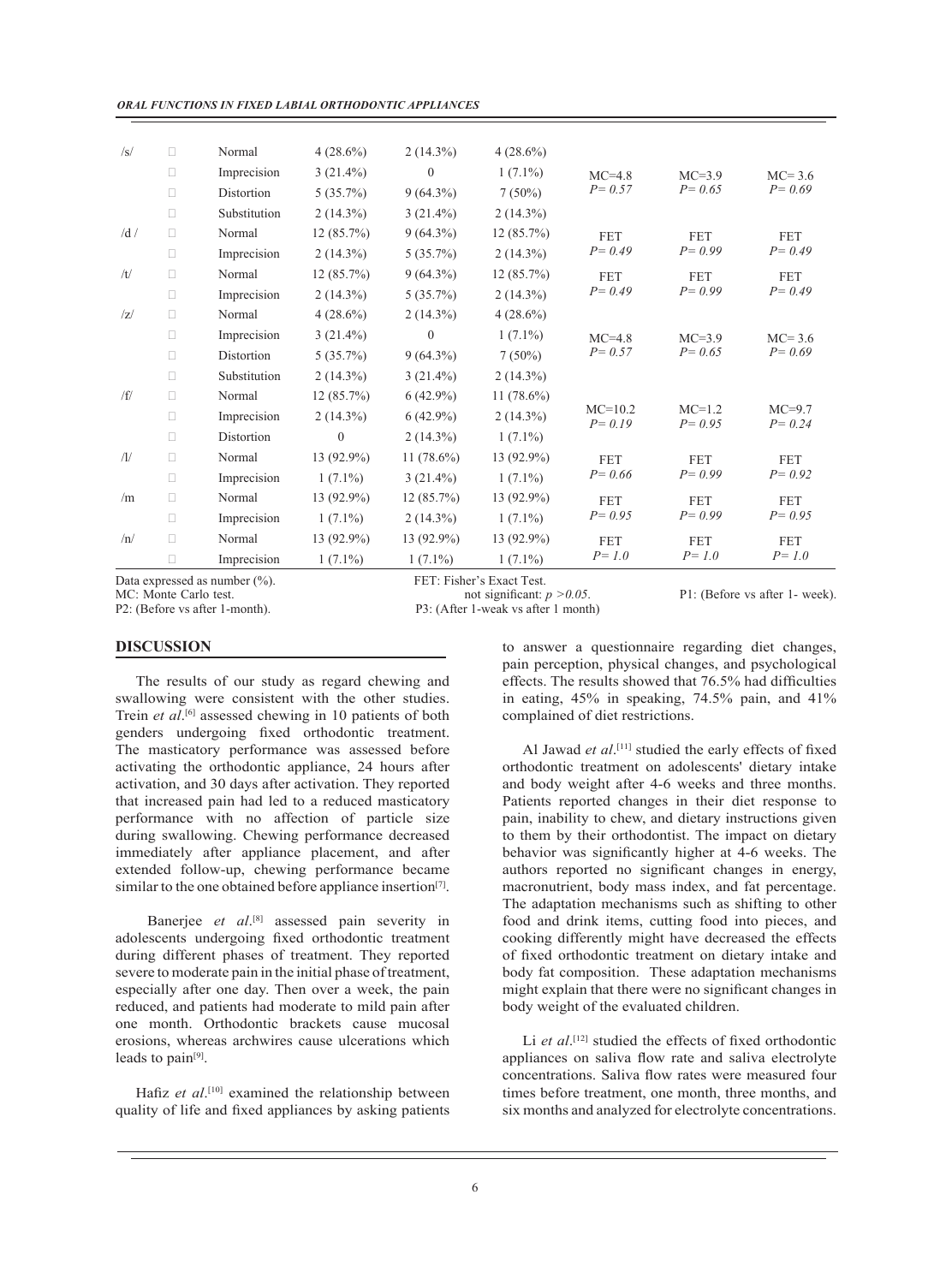The study reported increased saliva flow rate and changes in saliva electrolytes early after placing fixed orthodontic appliances. That was due to increased mechanical stimulation, so patients needed some time to adapt to the appliances.

Thilagrani *et al*. [13] studied periodontal health with orthodontic appliances and found increased retention of food debris in the oral cavity. Oral hygiene during orthodontic treatment was exceedingly complicated after the placement of fixed orthodontic appliances. So, failure to maintain oral hygiene may affect the corrected malocclusion due to periodontal disease or caries[14].

While the results of this study revealed significant affection than before, after one week and one month, in chewing speed, chewing duration, chewing discomfort, chewing sialorrhea, restricted food, bad mouth odor and oral residue in semisolids and solids after the swallow, Navarro *et al*. [2] demonstrated contrary results. They found no statistically significant changes in all chewing parameters after one month of use of intraoral appliances. The study explained that chewing results are due to the adaptation of the stomatognathic system to the appliance.

Our results of speech evaluations did not reach significance because of the small sample size, but they are consistent with the results of Navarro *et al*. [2]. The latter evaluated the speech of patients aged (10 to 24) years undergoing fixed orthodontic treatment. They reported statistically significant changes only in speech, especially distortion of consonants in 25% of patients, especially anterior fricatives.

Our results agree with Paley et al.<sup>[3]</sup>, who evaluated patients' speech with fixed labial appliances. The speech was evaluated before appliance insertion, immediately following insertion and 1 and 2 months post-insertion. The study reported that fixed labial appliances had variable negative effects on speech sound production in most patients (57%). 17% of all patients continued to show changes in sound errors after two months. The most affected sounds were /s/, /ʧ/, /dz/, /f/, /ʃ/ /t/ but /s/ and /t/ were the most affected phonemes. They also reported that adaptation to fixed appliances is variable and depends on the severity of the malocclusion.

Many studies compared fixed labial orthodontics and fixed lingual orthodontics regarding speech. One of them, Chen *et al*. [15], who studied the effect of various types of orthodontic appliances on speech, reported that speech difficulties caused by labial appliances were less noticeable than other types. Speech errors were caused immediately after placement of labial

fixed appliance, resolved within weeks. The placement of labial appliances led to a direct interaction between the labial brackets and lips and anterior teeth. This can alter touch perception and lead to pain and tension of articulators. The disturbance in the anterior region of the mouth led to tongue protrusion, which affected the /s/ sound. The duration of the speech distortion caused by labial appliances was diverse. The difference may be due to the individual adaptation ability and the variable severity of the malocclusion.

Khattab *et al*. [16], Ahmed *et al*. [17], Rai *et al*. [18], Caniklioglu et al.<sup>[19]</sup> compared between the labial and lingual fixed orthodontics and reported early speech affection in both groups, but labial appliances were less problematic than the lingual one. There was a significant deterioration in articulation in both groups, which was worst after 24 hours and after one week. Misarticulations in both groups mainly in /s/ (fricative), /d/, /t/, and /l/ increased immediately after bracket placement. The errors in the initial months of the treatment by labial fixed appliance due to pain and tension because of cheek and lip soreness<sup>[19]</sup>. There was a gradual adaptation to the appliance within few weeks.

Further studies on larger samples should be conducted to study the effects of other orthodontics on oral function with more extended follow-up periods to detect their long-term effects on oral functions. More teamwork cooperation between phoniatricians/ speech-language therapists and orthodontics is needed to help patients with malocclusion and patients seeking orthodontic treatment. Before orthodontic treatment, patients should be oriented about the expected speech and swallowing problems that orthodontic appliances and devices may induce. Counseling should be given regarding the adaptation time.

### **LIMITATIONS**

The small study size was a limitation due to a decreased number of new cases in the orthodontic department, Faculty of Dentistry, Mansoura University. Also, it was due to Coronavirus pandemic precautionary measures as the orthodontic department was closed for a few months. The short follow-up period as orthodontic therapy needed longer follow-up time.

#### **CONCLUSION**

Fixed labial orthodontics affected oral functions, especially in the early stages of treatment. Fixed labial orthodontics affected chewing speed, chewing duration, chewing discomfort and led to chewing sialorrhea. They caused certain food restrictions and bad mouth odor due to food residue. Fixed labial orthodontics affected anterior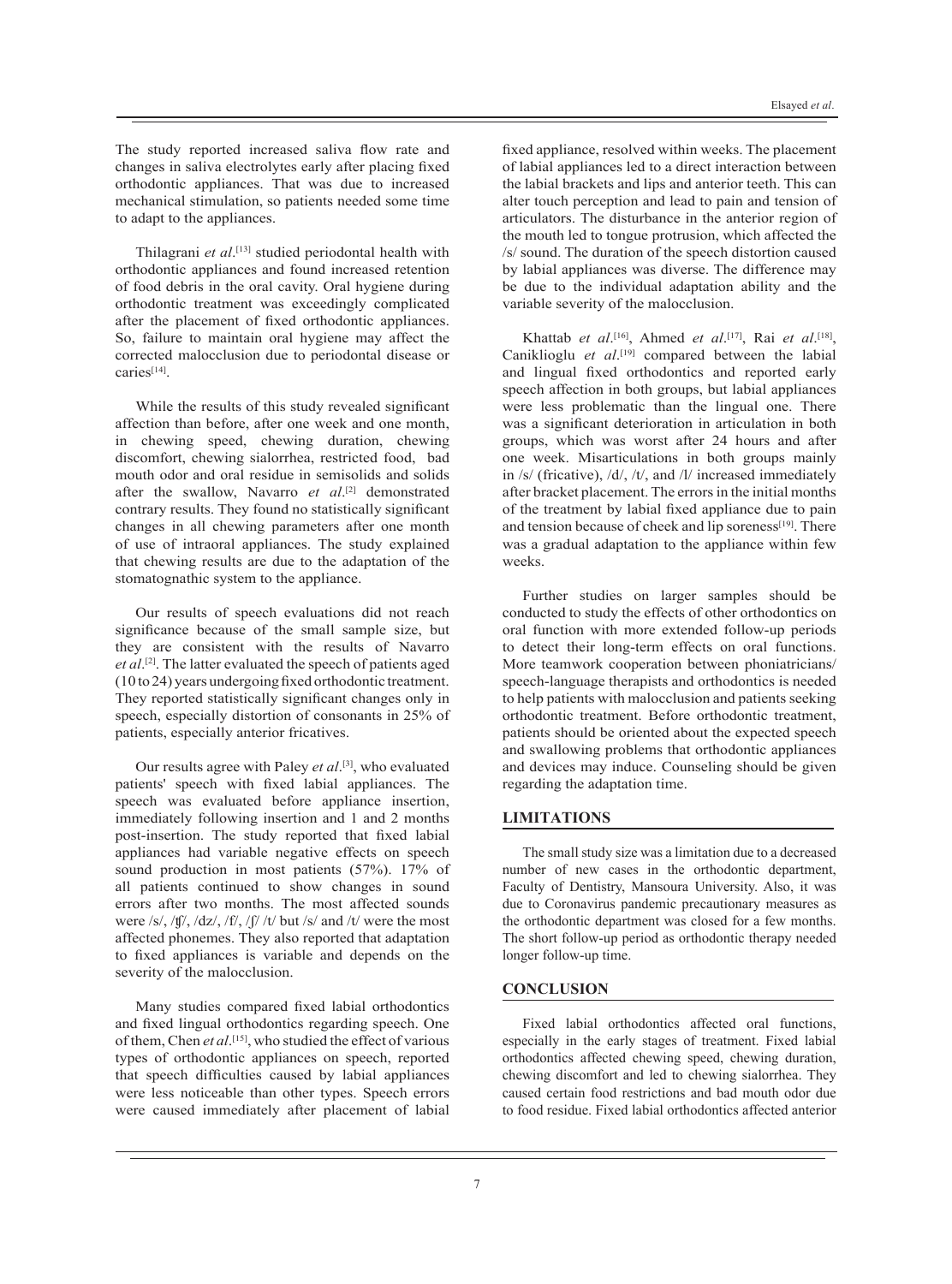fricatives (/s/, /z /, /s/, /z/ and /f, /f /), lingo-alveolars (/t/, /t/, /d/, /d/, /l/ and /n (/ and bilabials (/b/ and /m/). These sounds were affected after one week and then started to improve after one month.

#### **CONFLICT OF INTEREST**

There are no conflicts of interest.

### **REFERENCES**

- 1. S.N. Papageorgiou, L. Gölz, A. Jäger, T. Eliades, C. Bourauel: Lingual vs. labial fixed orthodontic appliances: systematic review and meta-analysis of treatment effects. European journal of oral sciences, 2016, 124(2), 105-118.
- 2. P.R. Navarro, G.B.D. Assis, L.L. Souza, E. Macluf Filho, C.R. Azenha, A. Tessitore. Changes in oral functions in presence of fixed orthodontic appliances with intraoral features. Revista CEFAC, 2013,15 (5), 1281-1291.
- 3. J.S. Paley, G.J. Cisneros, O.F. Nicolay, E.M. LeBlanc. Effects of fixed labial orthodontic appliances on speech sound production. The Angle Orthodontist, 2016, 86(3), 462-467.
- 4. U. H. Doshi, W.A. Bhad-Patil. Speech defect and orthodontics: a contemporary review. Orthodontics, 2011, 12(4), 340-53.
- 5. T. Abou-Elsaad, H. Baz, M. El-Banna. Developing an articulation test for Arabic-speaking school-age children. Folia Phoniatrica et Logopaedica, 2009, 61(5), 275-282.
- 6. M.P. Trein, K.S. Mundstock, L. Maciel, J. Rachor, G.H. Gameiro. Pain, masticatory performance and swallowing threshold in orthodontic patients. Dental press journal of orthodontics, 2013, 18(6), 117-123.
- 7. I. B. Magalhães, L.J. Pereira, A.S. Andrade, D.B. Gouvea, G.H. Gameiro. The influence of fixed orthodontic appliances on masticatory and swallowing threshold performances. Journal of Oral Rehabilitation, 2014, 41(12), 897-903.
- 8. S. Banerjee, R. Banerjee, U. Shenoy, S. Agarkar, S. Bhattacharya . Effect of orthodontic pain on quality of life of patients undergoing orthodontic treatment. Indian Journal of dental research, 2018, 29(1), 4.
- 9. M. Wishney. Potential risks of orthodontic therapy: a critical review and conceptual framework. Australian dental journal, 2017, 62, 86-96.
- 10. A. Hafiz, A. Jamal, N. Azura, R. Sahudi, M. N. & Nor, MM. The Impact of Fixed Appliances (Braces) on Quality of Life. Journal of International Dental and Medical Research, 2019, 12(2), 650-654.
- 11. F. Abdel ALJawad. An investigation of the early effects of fixed orthodontic treatment on dietary intake and body weight in adolescent patients, Doctoral dissertation, Queen Mary's School of Medicine and Dentistry, University of London, 2011.
- 12. Y. Li, B. Hu, Y. Liu, G. Ding, C. Zhang, S. Wang. The effects of fixed orthodontic appliances on saliva flow rate and saliva electrolyte concentrations. Journal of oral rehabilitation, 2019, 36(11), 781-785.
- 13. P. R. Thilagrani, A.P.P Agarwal, S.M. Quadri, H. Rajmani, A. Tiwari, D. Dash. Association of periodontal health with orthodontic appliances among Indian patients. Journal of international oral health: JIOH,2015, 7(1), 44.
- 14. G. Kaur, V.K. Verma, A. Sachan, K. Singh, S. Kour. Brush up the perfect smile: oral health care during orthodontic treatment. Rama University Journals and Publications,2015, 2(3), 40-44.
- 15. J. Chen, J. Wan, L. You . Speech and orthodontic appliances: a systematic literature review. European journal of orthodontics, 2018, 40(1), 29-36.
- 16. T. Z. Khattab, H. Farah, R. Al-Sabbagh, M.Y. Hajeer, Y. Haj-Hamed. Speech performance and oral impairments with lingual and labial orthodontic appliances in the first stage of fixed treatment: a randomized controlled trial. The Angle Orthodontist, 2012, 83(3), 519-526.
- 17. D. I. Ahmed, A. Kalia, S. Nene, J. Joshi, G. Adsure. Effects of fixed labial and lingual orthodontic appliances on speech sound production: A comparative in vivo study. South European journal of orthodontics and dentofacial research, 6(2), 2019, 27-34.
- 18. A. K. Rai, S.V. Ganeshkar, J.E. Rozario. Parametric and nonparametric assessment of speech changes in labial and lingual orthodontics: A prospective study. APOS Trends Orthod, 2013, 3(4), 99-109.
- 19. C. Caniklioglu, Y. Öztürk. Patient discomfort: a comparison between lingual and labial fixed appliances. The Angle Orthodontist, 2005, 75(1), 86-91.